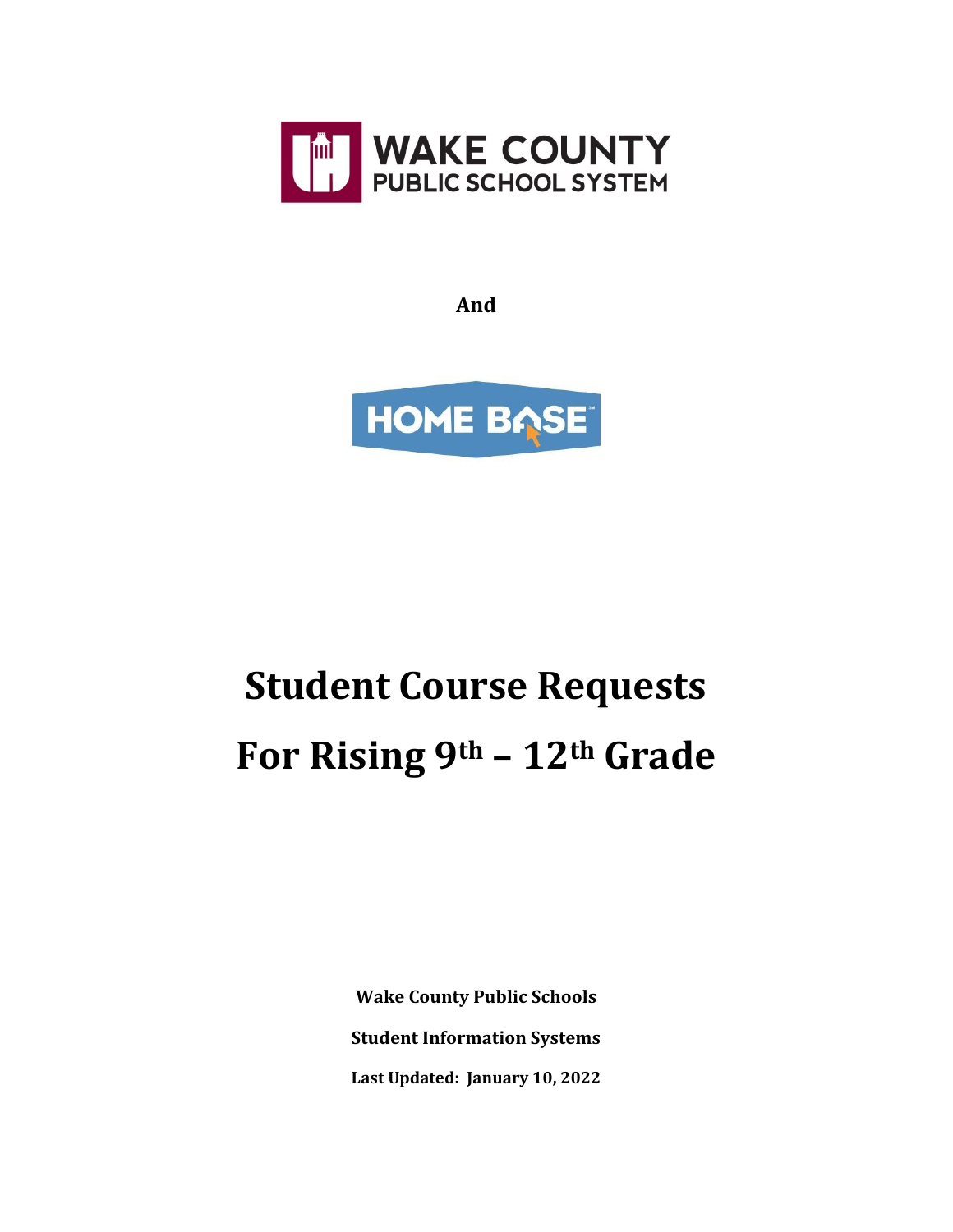

Log into PowerSchool via WakeID>NCEdCloud (Home Base)>PowerSchool Student

## **Important: Screenshots in this document have not been updated to display the correct dates of the next school year, or updated course names/numbers.**

Click **Class Registration** in the Navigation panel on the left.



- Follow course selection instructions provided by the school.
- If courses for a subject area have already been selected or are optional, a green check will display.
- If courses are required and have not been selected, a red exclamation point will be displayed.
- Click the pencil to select courses.

| Welcome to the Apex High Class Registration System for 2019-2020 :                                                           |                                                         |                      |                                                                                                                                                                    |               |
|------------------------------------------------------------------------------------------------------------------------------|---------------------------------------------------------|----------------------|--------------------------------------------------------------------------------------------------------------------------------------------------------------------|---------------|
|                                                                                                                              |                                                         | View course requests | You must make 12 course selections. You will be unable to complete your registration until you make 8 primary course selections and 4 alternate course selections. |               |
| English 11<br>Students must select one English course.<br>Number of requests to generate : 1                                 | Click the edit button to request a course $\Rightarrow$ |                      | Incomplete                                                                                                                                                         | $\mathcal{P}$ |
| Math 11<br>Students must select at least one math course, but<br>may select up to two.<br>Number of requests to generate : 1 | <b>AP Statistics</b><br>2A037X0 - 1 credits             |                      | Complete or optional                                                                                                                                               |               |
| Science 11<br>Students must select at least one science course.<br>Number of requests to generate : 1                        | Click the edit button to request a course $\Rightarrow$ |                      | Click pencil to select courses                                                                                                                                     | $\mathcal{P}$ |
| Social Studies 11<br>Students must select at least one social studies<br>course.                                             | Click the edit button to request a course $\Rightarrow$ |                      |                                                                                                                                                                    | ↗             |

- Available courses are listed.
- Recommendations show in the Alerts column.
- A message may appear indicating the number of courses needed to select.
- Select courses as instructed.
- Click **Okay** to save selections.

| ☑                                         | Course Name                            | Number       | <b>Course Description</b> | Credits | Prerequisite Note | $\blacktriangle$ | Alerts               |
|-------------------------------------------|----------------------------------------|--------------|---------------------------|---------|-------------------|------------------|----------------------|
| 0                                         | AP English Language<br>and Composition | 1A007X0      |                           | 1       |                   |                  |                      |
| $\Box$                                    | AP English Language<br>and Composition | 1A007X0<br>W |                           |         |                   |                  |                      |
| $\Box$                                    | English III                            | 10232X0      |                           | и       |                   |                  |                      |
| $\Box$                                    | English III Honors                     | 10235X0      |                           |         |                   |                  | Recommende<br>a<br>Ä |
| $<<$ first $<$ prev 1<br>$next$ - last >> |                                        |              |                           |         |                   |                  |                      |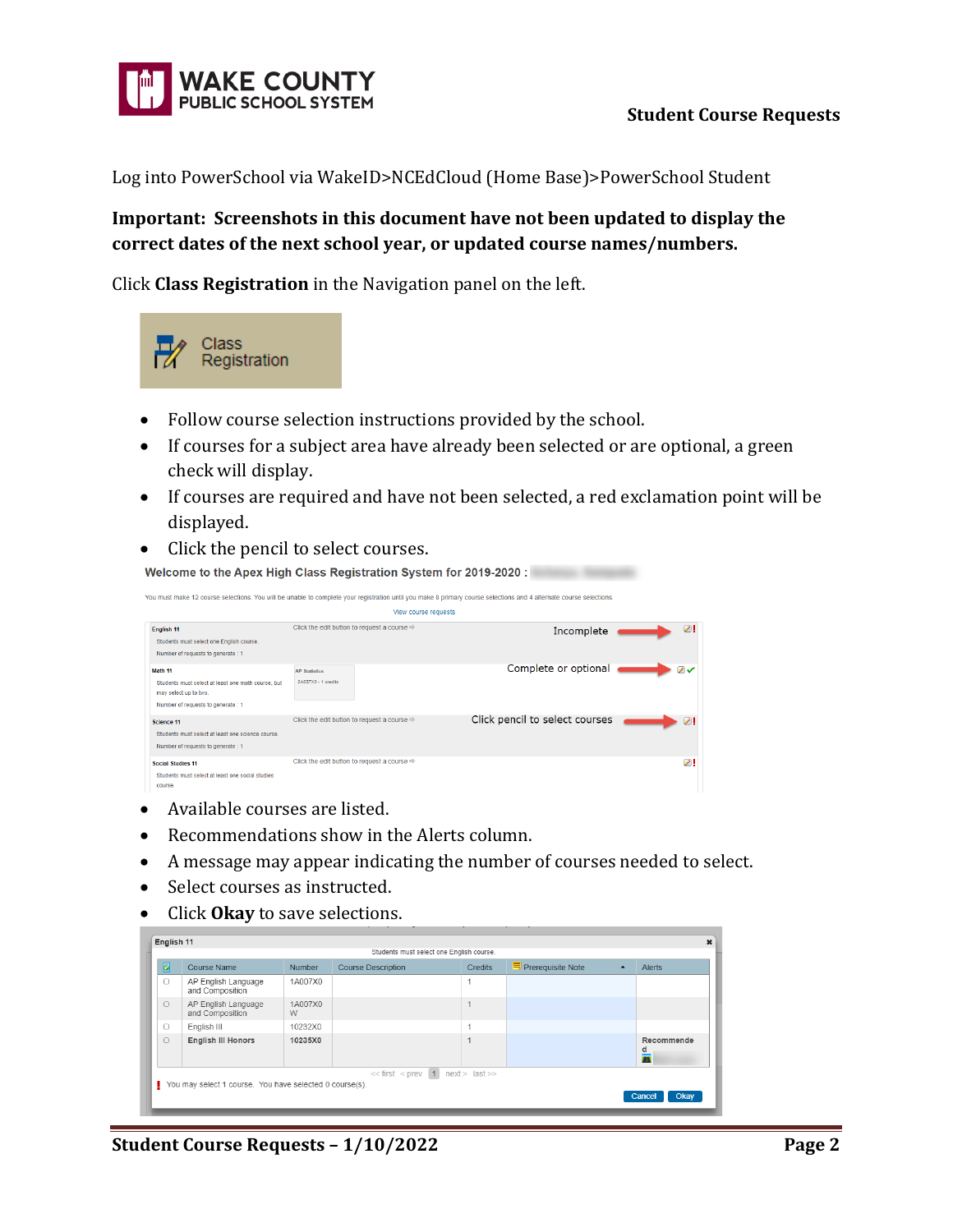

## **Student Course Requests**

- Selected courses display.
- Credit hours selected are displayed at the bottom of the screen.
- Select courses for each subject area.
- Submit when complete and required courses and credit hours have been selected.

| English 11<br>Students must select one English course.<br>Number of requests to generate : 1                                                    | AP English Language and<br>1A007X0W - 1 credits         |                                                                    |                        |                                                | $\mathbb{Z}$  |
|-------------------------------------------------------------------------------------------------------------------------------------------------|---------------------------------------------------------|--------------------------------------------------------------------|------------------------|------------------------------------------------|---------------|
| Math 11<br>Students must select at least one math course, but<br>may select up to two.<br>Number of requests to generate : 1                    | <b>Pre-Calculus Honors</b><br>24035X0 - 1 credits<br>7N |                                                                    |                        |                                                | $\mathscr{D}$ |
| Science 11<br>Students must select at least one science course.<br>Number of requests to generate : 1                                           | <b>AP Environmental Science</b><br>3A027X0 - 1 credits  |                                                                    |                        |                                                | $\mathbb{Z}$  |
| <b>Social Studies 11</b><br>Students must select at least one social studies<br>course.<br>Number of requests to generate : 1                   | <b>AP United States History</b><br>4A077X0W - 1 credits |                                                                    |                        |                                                | $\mathcal{P}$ |
| <b>Flectives 11</b><br>Students must select enough electives to give them<br>8 primary course selections.<br>Number of requests to generate : 1 | <b>Spanish III Honors</b><br>11435X0 - 1 credits        | Painting: VAS Proficient Ho AP Art History<br>54635X0A - 1 credits | 5A007X0 - 1 credits    | <b>Health Science I</b><br>HU402X0 - 1 credits | $\mathcal{V}$ |
| <b>Additional Requests</b><br>Requests that are currently not associated with any<br>requirement group.                                         | Click the edit button to request a course $\Rightarrow$ |                                                                    |                        |                                                | $\mathcal{V}$ |
| Requires 8 credit hours.<br>Requesting 8 credit hours.<br>Requesting 0 additional credit hours.                                                 |                                                         |                                                                    | Requested credit hours |                                                | $\checkmark$  |

• If all the requirements are not met, the requests will not save.